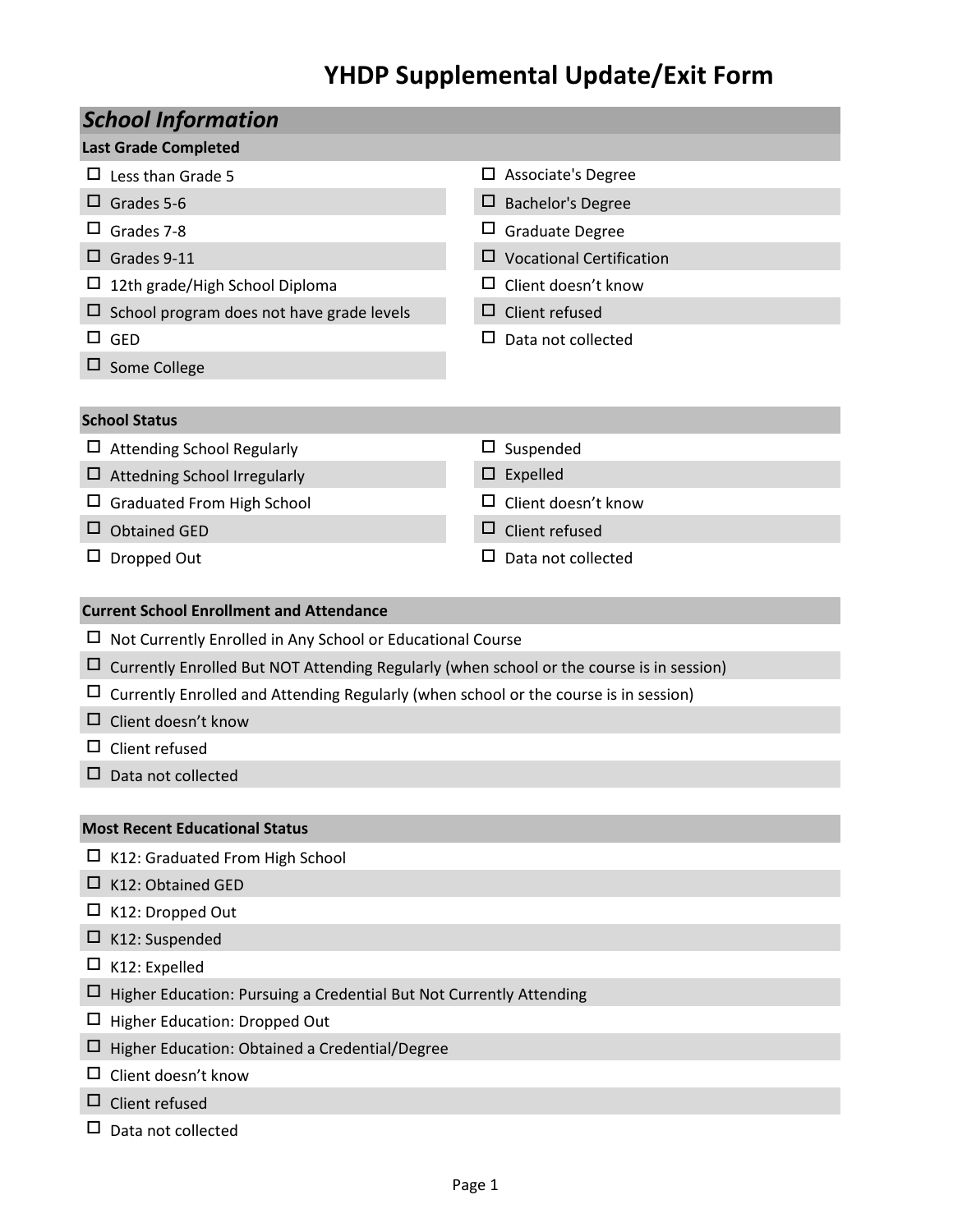|                                                     | <b>Current Educational Status</b>                                   |        |                      |                    |  |                             |                                      |   |                                             |
|-----------------------------------------------------|---------------------------------------------------------------------|--------|----------------------|--------------------|--|-----------------------------|--------------------------------------|---|---------------------------------------------|
| Ц                                                   | Pursuing a High School Diploma of GED                               |        |                      |                    |  |                             |                                      |   |                                             |
| $\Box$                                              | <b>Pursuing Associate's Degree</b>                                  |        |                      |                    |  |                             |                                      |   |                                             |
|                                                     | $\Box$ Pursuing Bachelor's Degree                                   |        |                      |                    |  |                             |                                      |   |                                             |
| □                                                   | <b>Pursuing Gradute Degree</b>                                      |        |                      |                    |  |                             |                                      |   |                                             |
| ப                                                   | Pursuing Other Post-Secondary Credential                            |        |                      |                    |  |                             |                                      |   |                                             |
| ⊔                                                   | Higher Education: Pursuing a Credential But Not Currently Attending |        |                      |                    |  |                             |                                      |   |                                             |
| ப                                                   | Client doesn't know                                                 |        |                      |                    |  |                             |                                      |   |                                             |
| ⊔                                                   | Client refused                                                      |        |                      |                    |  |                             |                                      |   |                                             |
|                                                     | $\Box$ Data not collected                                           |        |                      |                    |  |                             |                                      |   |                                             |
|                                                     | <b>Education Goals</b>                                              |        |                      |                    |  |                             |                                      |   |                                             |
|                                                     | $\square$ Met                                                       | $\Box$ | <b>Partially Met</b> |                    |  |                             |                                      | □ | Not Met                                     |
|                                                     | $\Box$ Client Refused                                               | ப      | Client Doesn't Know  |                    |  |                             |                                      | □ | Data Not Collected                          |
|                                                     |                                                                     |        |                      |                    |  |                             |                                      |   |                                             |
|                                                     | <b>Additional Information</b>                                       |        |                      |                    |  |                             |                                      |   |                                             |
|                                                     | <b>Employed</b>                                                     |        |                      |                    |  |                             | If Currently Employed, Select Tenure |   |                                             |
|                                                     | $\Box$ Yes                                                          |        |                      | $\Box$ Full-time   |  |                             |                                      |   |                                             |
|                                                     | □ No                                                                |        |                      | I I                |  | Part-time                   |                                      |   |                                             |
| $\Box$                                              | Data not collected                                                  |        |                      | $\square$ Seasonal |  |                             |                                      |   |                                             |
|                                                     |                                                                     |        |                      | LΙ                 |  |                             | Data not collected                   |   |                                             |
|                                                     |                                                                     |        |                      |                    |  |                             | If No, Why Not Employed              |   |                                             |
| If Employed Average Number of Hours Worked Per Week |                                                                     |        |                      |                    |  |                             | $\Box$ Looking for Work              |   |                                             |
|                                                     |                                                                     |        |                      | ப                  |  |                             | Unable to Work                       |   |                                             |
|                                                     |                                                                     |        |                      |                    |  | $\Box$ Not Looking for Work |                                      |   |                                             |
|                                                     |                                                                     |        |                      |                    |  | Client refused              |                                      |   |                                             |
|                                                     |                                                                     |        | Client doesn't know  |                    |  |                             |                                      |   |                                             |
|                                                     |                                                                     |        |                      | LΙ                 |  |                             | Data not collected                   |   |                                             |
|                                                     |                                                                     |        |                      |                    |  |                             |                                      |   |                                             |
|                                                     | <b>Employment Goals</b>                                             |        |                      |                    |  |                             |                                      |   |                                             |
| $\Box$                                              | Met                                                                 | $\Box$ | <b>Partially Met</b> |                    |  |                             |                                      | ш | Not Met                                     |
| $\Box$                                              | <b>Client Refused</b>                                               |        | Client Doesn't Know  |                    |  |                             |                                      | □ | Data Not Collected                          |
|                                                     |                                                                     |        |                      |                    |  |                             |                                      |   |                                             |
|                                                     | $\square$ No<br>$\Box$ Yes<br>Pregnant                              |        | Due Date:            |                    |  |                             |                                      |   |                                             |
|                                                     |                                                                     |        |                      |                    |  |                             |                                      |   |                                             |
|                                                     | If linked to a mental health agency please list:                    |        |                      |                    |  |                             |                                      |   |                                             |
|                                                     |                                                                     |        |                      | OR                 |  | ப                           |                                      |   | Not currently linked, but NEEDS linkage     |
|                                                     |                                                                     |        |                      |                    |  | □                           |                                      |   | Not currently linked, does NOT need linkage |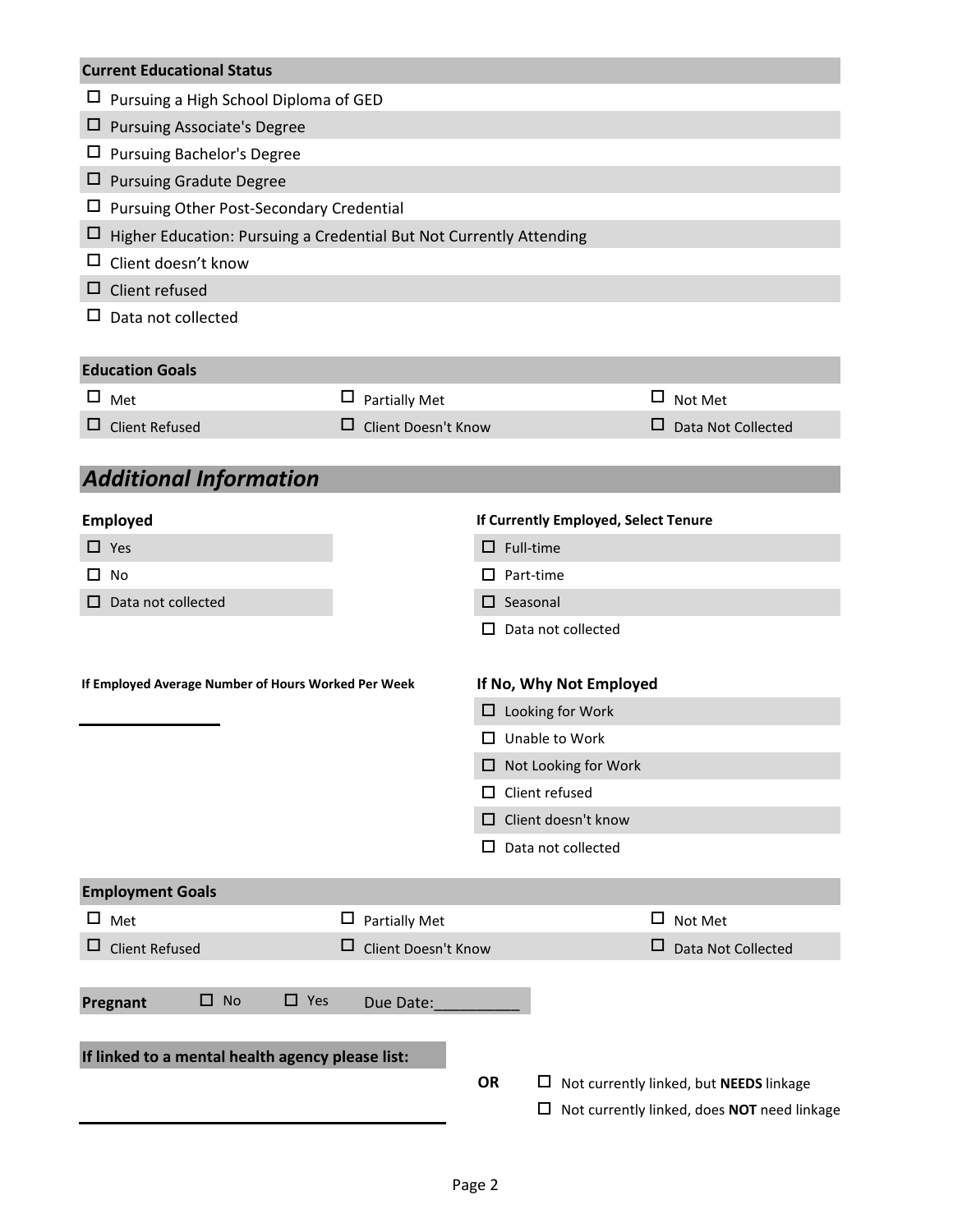| <b>General Health Status</b>                                                               | <b>Dental Health Status</b>                         |
|--------------------------------------------------------------------------------------------|-----------------------------------------------------|
|                                                                                            |                                                     |
| $\Box$ Excellent                                                                           | $\Box$ Excellent                                    |
| $\Box$ Very Good                                                                           | $\Box$ Very Good                                    |
| Good                                                                                       | $\Box$ Good                                         |
| ப<br>Fair                                                                                  | $\square$ Fair                                      |
| ப<br>Poor                                                                                  | $\Box$ Poor                                         |
| ப<br><b>Client Refused</b>                                                                 | <b>Client Refused</b>                               |
| Client Doesn't Know                                                                        | Client Doesn't Know                                 |
| Data Not Collected                                                                         | Data Not Collected<br>ப                             |
|                                                                                            |                                                     |
| <b>Mental Health Status</b>                                                                | <b>Substance Use Status</b>                         |
| $\Box$ Excellent                                                                           | $\Box$ Severe Use/Dependence                        |
| $\Box$ Very Good                                                                           | $\Box$ Dependence                                   |
| $\square$ Good                                                                             | $\Box$ Persistent Use Within Last 6 Months          |
| $\Box$ Fair                                                                                | $\Box$ Single Use Within Last 6 Months              |
| $\sqcup$ Poor                                                                              | $\Box$ No Use Within Last 6 Months                  |
| <b>Client Refused</b><br>ப                                                                 | <b>Client Refused</b>                               |
| Client Doesn't Know                                                                        | □ Client Doesn't Know                               |
| ப<br>Data Not Collected                                                                    | Data Not Collected                                  |
|                                                                                            |                                                     |
|                                                                                            |                                                     |
|                                                                                            | (Exit Only)                                         |
| <b>Commercial Sexual Exploitation/Sex Trafficking</b>                                      |                                                     |
| Ever received anything in exchange for sex (e.g. money, food, drugs, shelter)?             | ப                                                   |
| $\Box$ Yes -> In the Last 3 Months?<br>□                                                   | <b>Client Refused</b>                               |
| <b>No</b>                                                                                  | <b>Client Doesn't Know</b>                          |
|                                                                                            |                                                     |
| If Yes, How Many Times?                                                                    |                                                     |
| Ever made/persuaded/forced to have sex in exchange for something?                          |                                                     |
| $\Box$ Yes -> In the Last 3 Months?<br>$\Box$ No                                           | $\Box$ Client Refused<br>$\Box$ Client Doesn't Know |
|                                                                                            |                                                     |
|                                                                                            | (Exit Only)                                         |
| Ever afraid to quit/leave work due to threats of violence to yourself, family, or friends? |                                                     |
| <b>Labor Exploitation/Trafficking</b><br>$\Box$ Yes -> In the Last 3 Months?               | $\Box$ Client Refused                               |
| $\Box$ No                                                                                  | $\Box$ Client Doesn't Know                          |
|                                                                                            |                                                     |
| Ever promised work where work or payment was different than you expected?                  |                                                     |
| $\Box$ Yes -> In the Last 3 Months?                                                        | $\Box$ Client Refused                               |
| $\Box$ No                                                                                  | $\Box$ Client Doesn't Know                          |
| Felt forced, coerced, pressured or tricked into continuing the job?                        |                                                     |
| $\Box$ Yes -> In the Last 3 Months?                                                        | <b>Client Refused</b>                               |